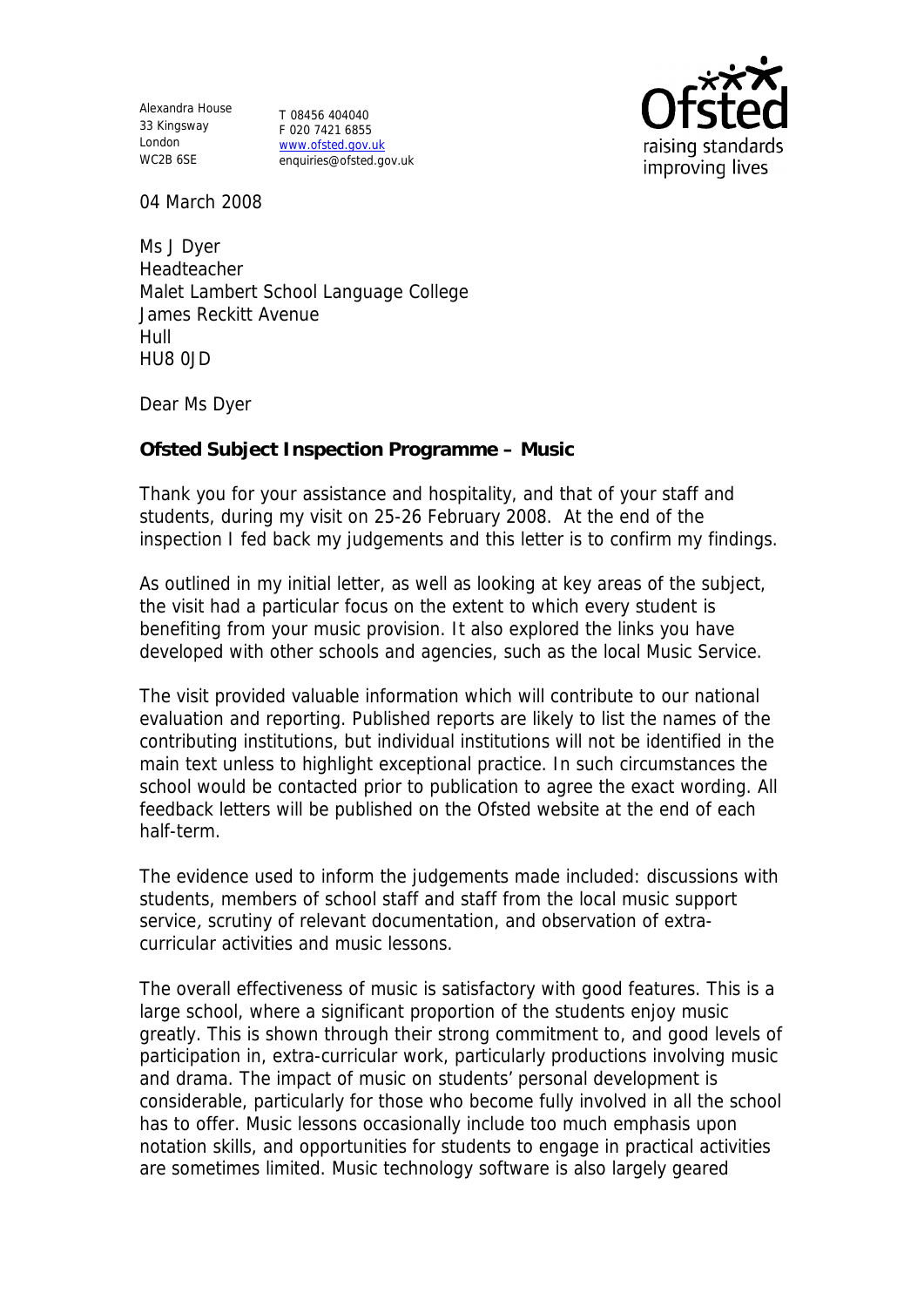towards staff notation. Nevertheless, music staff have a clear vision for development of the subject within the school, and there is good capacity for further improvement.

**Achievement and standards**

Achievement and standards are satisfactory overall. Although a minority of students demonstrate exceptionally high levels of musical competence the majority make satisfactory progress given their standards of attainment on entry to the school.

- Students enjoy music lessons and all make at least satisfactory progress. Many, especially the most able, make good progress. Students with learning difficulties and those with disabilities make at least satisfactory progress as a result of the tailored support provided.
- Standards by the end of Year 9 are broadly average. GCSE results are typically just above average, with a slightly higher than average proportion of students gaining grade A\* or A.
- Students show a genuine readiness to engage positively with a good variety of musical genres and traditions.
- Outcomes for students, in terms of the impact of music on their personal development, are good. Students speak openly about how participation in musical activities has had a very positive impact on their confidence and self esteem. A particularly strong feature is students' attitudes towards giving and receiving peer feedback; they clearly appreciate the value of constructive criticism and support in improving their musical work.
- Students' behaviour and attitudes during music lessons and rehearsals is at least good, and occasionally excellent. For example, the maturity and self-control demonstrated by students taking part in a Gamelan workshop was exemplary.

 **Quality of teaching and learning**

The overall quality of teaching and learning is satisfactory. Students feel that the work is relevant, and expectations are generally high.

- Music staff have established good relationships with students and take care to provide an effective working environment.
- The most able students are identified and often asked to demonstrate practical skills, although opportunities for them to play instruments other than keyboards as part of curriculum lessons are limited. Less able students are well supported.
- Procedures for assessment are satisfactory. Students are encouraged to evaluate their own work and that of others.
- Although lessons typically include opportunities for practical music making, these are sometimes limited. There is often too much emphasis on staff notation without sufficient development of aural skills so that students can sometimes find it difficult to relate the symbol to the sound it represents.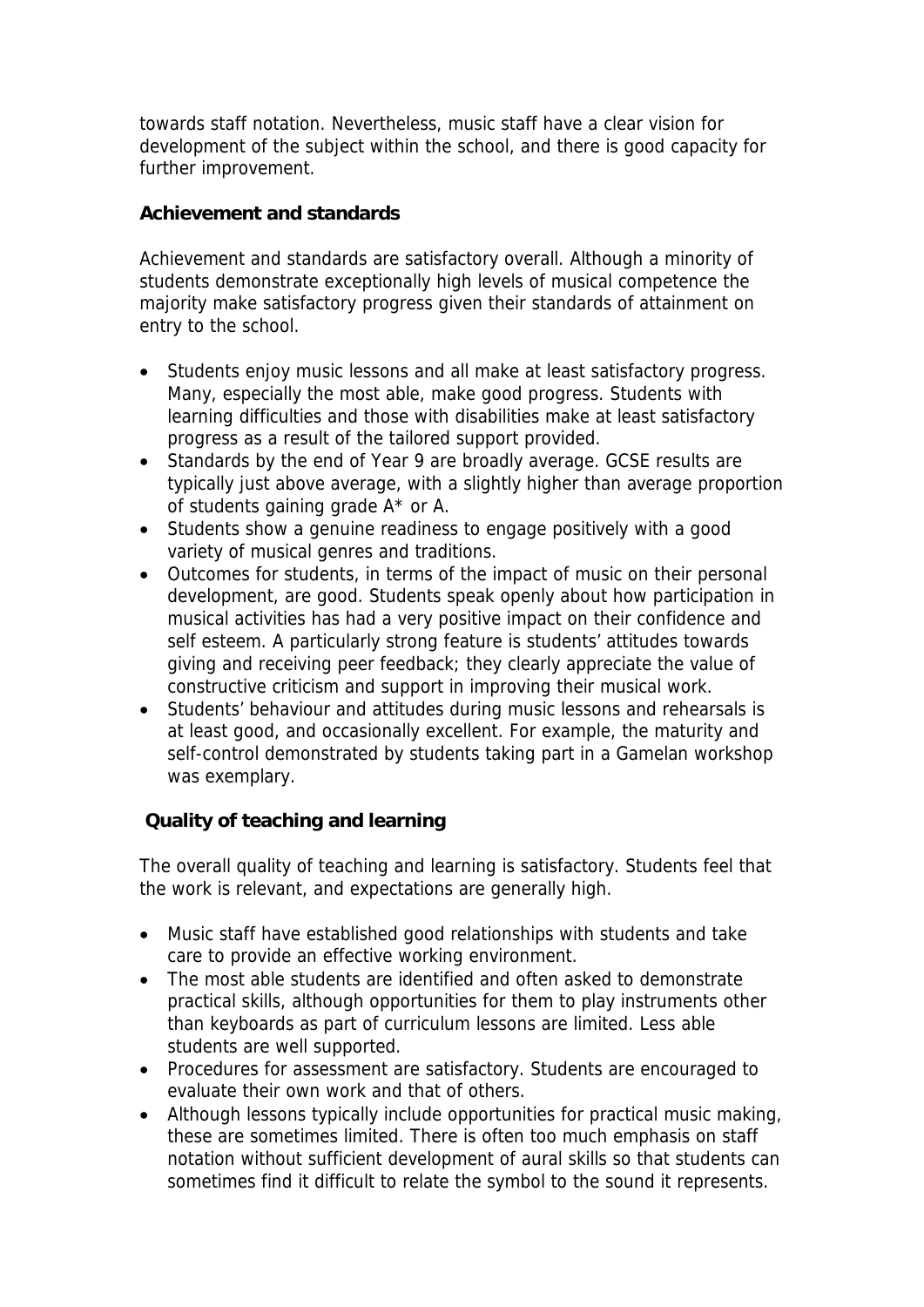Use of information and communication technology (ICT) is satisfactory. A good feature of this is that music software is regularly used by Key Stage 3 students. However, software is used mainly for notation purposes, and the wider use of music technology, particularly for creative purposes, is limited.

**Quality of the music curriculum and extra-curricular provision**

The overall quality of the curriculum is satisfactory. Provision for extracurricular music is good, and many students are keen to become involved in a range of groups and ensembles.

- The music curriculum meets all statutory requirements and includes a wide variety of topics reflecting a range of musical styles and genres.
- Schemes of work reflect progression in terms of developing musical skills, but there are currently insufficient opportunities for students to use a range of vocal and instrumental skills during lessons. The creative use of music technology is also underdeveloped.
- There are firm plans to introduce an additional programme of study at Key Stage 4 with the intention of widening participation for students wishing to follow an accredited course in music.
- Extra-curricular activities are well attended. School productions involving music and drama are particularly popular with students. The involvement of staff and students in such projects helps to consolidate the sense of community within the school.
- The school recognises that there is further potential for the development of extra-curricular opportunities, particularly for students who are not competent in the use of staff notation. For example, future work on steel pans is being considered, as is the formation of a samba band.
- The school's specialist status as a language college has impacted positively upon music provision, as shown by a music and drama production performed in French.

**Leadership and management of music**

The leadership and management of music are good. Music staff are clearly dedicated to their work in the school. There have been a number of recent improvements in music provision, and whilst some developments have yet to impact fully upon standards and achievement, early indications are very positive.

- Self-evaluation shows a good awareness of strengths and areas for development, and action planning is of good quality. School managers and music staff share a clear vision of priorities in developing music further within the school.
- Music staff and the senior management team are strongly committed to developing and extending musical work, based on a good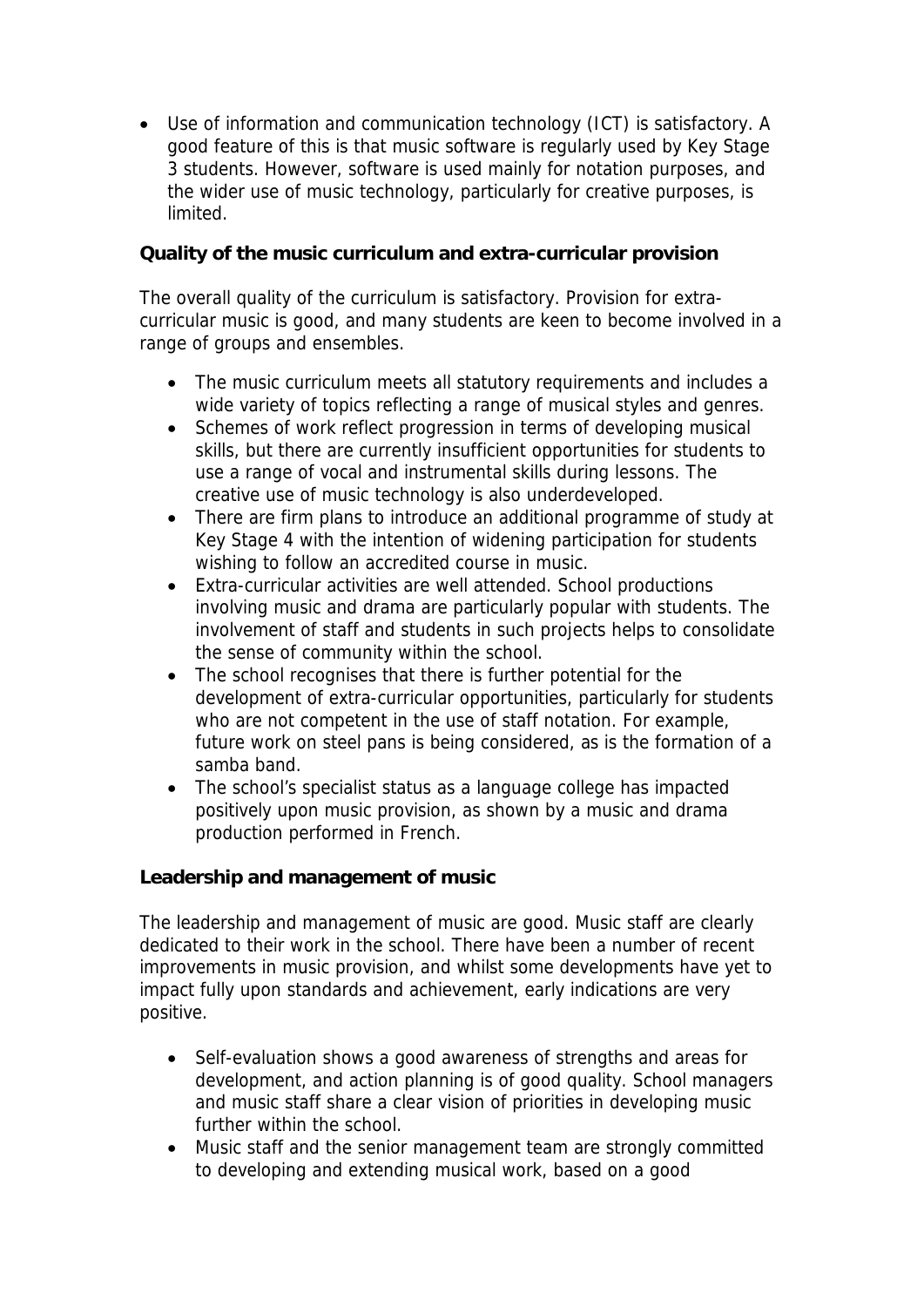understanding of the ways in which music can enhance students' experience both in and out of school

- Good support for the music department is now provided through the faculty structure.
- Music staff are flexible in their approach, and very willing to consider new ideas in developing the provision.

**Subject issue: Partnership Links**

- There are some encouraging developments in the school's work with outside agencies; for example, the excellent Gamelan workshops, run in school by the local music service.
- Music service staff make a significant contribution to the musical work of the school, not just through delivery of instrumental lessons, but also by running various groups and ensembles. Students enjoy contributing to activities run by the local music service, and benefit from this involvement.

## **Inclusion**

- There is a strong commitment to inclusion, based on the principle that music should be accessible by all students.
- All students are invited to join in school productions, and many students benefit greatly from their involvement. Instrumental lessons are offered to all those who wish to become involved.
- Access to GCSE music is open to all, and the school is keen to extend opportunities at Key Stage 4 through the provision of an additional accredited programme of study.
- Staff recognise the significant contribution music can make in enhancing the lives of particular students, particularly those with learning difficulties and disabilities. The progress made by such students is carefully tracked.
- The high profile of notation-based skills, evident in lessons, can present a barrier to some students.

**Areas for improvement, which we discussed, included:**

- increasing opportunities for practical music making within lessons, particularly activities which develop aural skills and are not largely dependant upon skills in reading notation
- extending the use of ICT for creative work.

I very much hope that these observations are useful as you continue to develop music in your school.

As I explained in my previous letter, a copy of this letter will be sent to your local authority and will be published on Ofsted's website. It will also be available to the team for your next institutional inspection.